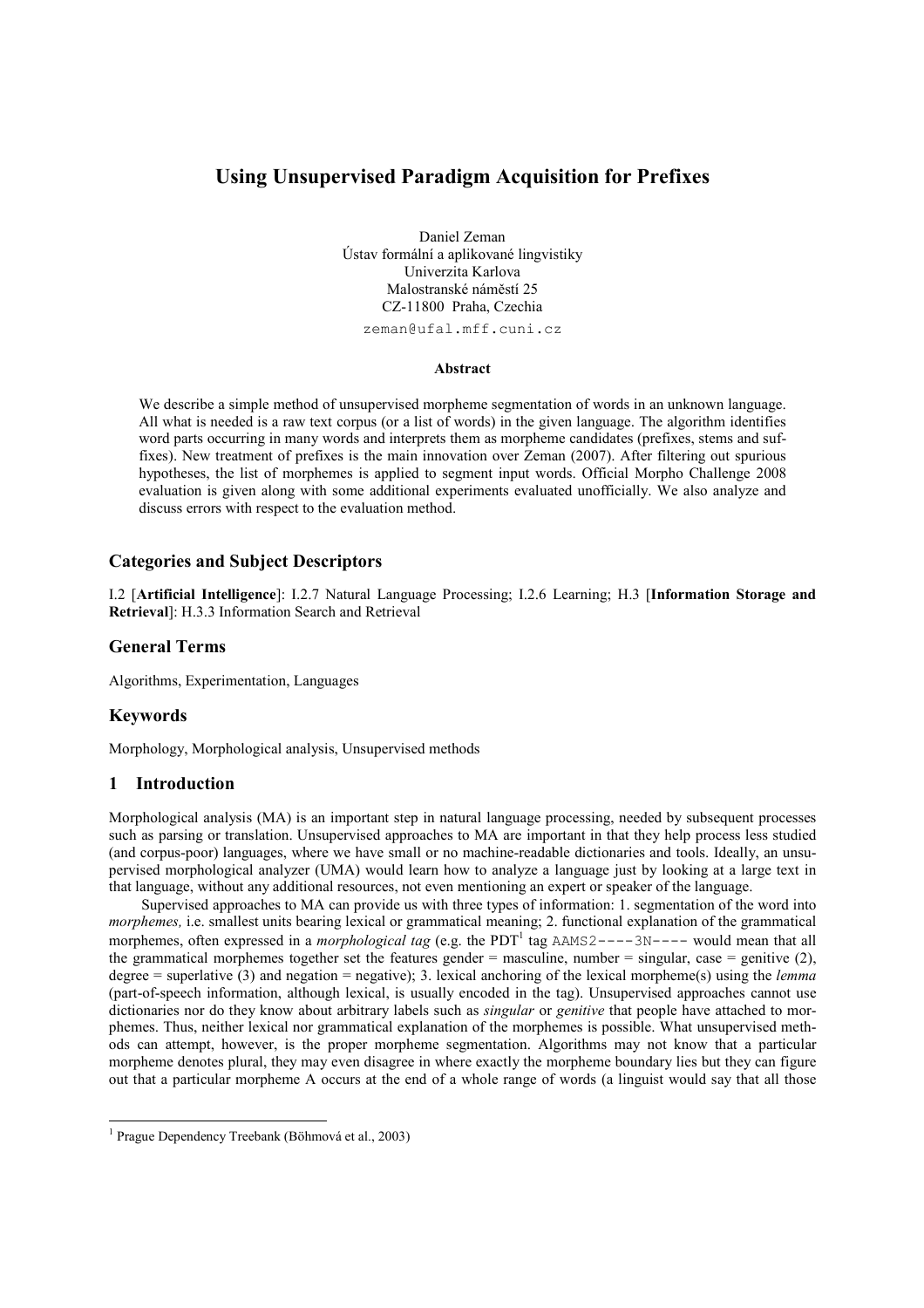words are in plural), and that it is optional, i.e. the words occur without the morpheme as well (in singular, the linguist would comment).

In many languages, the morphemes are classified as *stems* and *affixes*, the latter being further subclassified as prefixes (preceding stems) and *suffixes* (following stems). A frequent word pattern consists of one stem, bearing the lexical meaning, with zero, one or more prefixes (bearing lexical or grammatical meaning) and zero, one or more suffixes (bearing often grammatical meaning). In languages such as German, *compound words* containing more than one stem are quite frequent. While a stem can appear without any affixes, affixes hardly appear on their own, without stems. For the purposes of this paper, a morphological *paradigm* is a collection of affixes that can be attached to the same group of stems, plus the set of affected stems.

Although the segmentation of the word does not provide any linguistically justified explanation of the components of the word, the output can still be useful for further processing of the text. Having got a paradigm, we can generate all unseen morpheme combinations satisfying that paradigm. We can recognize stems of new words. Thus, we are able to group all words with the same stem. The hope is that one stem means one lexical meaning. All words in a group will share the lexical meaning and differ in the grammatical one. By dropping just part of the meaning (hopefully the less important) we reduce the data sparseness of more complex models like syntactic parsing, machine translation, search and information retrieval.

Zeman (2007) contains a comprehensive overview of related work. In addition, there are 7 new papers on this topic by Bernhard (2007), Bordag (2007), Chan (2007), McNamee (2007), Monson et al. (2007), Pitler and Keshava (2007), and Tepper (2007). The approach described in this paper is a direct extension of Zeman (2007) and we will frequently refer to him.

The rest of the paper is organized as follows: in Section 2, we review the method of Zeman (2007) for stemsuffix learning. In Section 3, the proper morpheme segmentation (identifying the learned morphemes in new words) is explained. The main innovation, learning and identifying prefixes using two different methods, is described in Section 4. Section 6 presents results of experiments, Section 7 brings some examples from the data to see what is wrong and why. Section 8 discusses some other problems that are left for future work.

### 2 Learning stems and suffixes

We begin with reviewing the paradigm acquisition first described in Zeman (2007). The algorithm searches for positions where words can be cut in two parts. In accordance with the motivation, the first part is called the *stem* and the second part is called the *suffix*. An important feature of each split is that the stem occurs in training data with multiple suffixes (or without any suffix) and the suffix has been observed with multiple stems. Otherwise, the algorithm would be just collecting words with coincidentally identical parts.

In the first step, all possible segmentations of every word are generated.

Example: The word *bank* can be segmented as *bank*, *ban+k*, *ba+nk*, *b+ank*.

We remember all stems and suffixes. For each stem, we remember all co-occurring suffixes, and for each suffix we remember all co-occurring stems. A group of suffixes with a common set of stems is called a *paradigm*.

Various techniques are applied to filter out spurious paradigm candidates (see Zeman (2007) for more details and examples):

- If there are more suffixes than stems in a paradigm, the paradigm is removed. 1.
- $\mathfrak{D}$ If all suffixes in a paradigm begin with the same letter, there is another paradigm where the letter is part of the stem. The rule is to prefer longer stems and shorter suffixes. It means that the paradigm where the border letter is part of stems will be preserved, and the one where the letter is in suffixes will be removed.
- $3<sub>1</sub>$ If the suffixes of paradigm B form a subset of suffixes of paradigm A  $(A \supset B)$  and there is no C, different from A, such that B is also subset of C ( $\forall C \neq A$ :  $(B \not\subset C)$ ), we add the stems of B to the stems of A, and remove B. A subset paradigm is merged with its superset, as long as there is only one superset candidate. As mentioned in Zeman (2007), the process of identifying subsets is computationally quite expensive. We replaced the algorithm used by Zeman (2007) by a new one based on dynamic programming. Starting at the longest suffix sets, we gradually identify their possible subsets by dropping one element at a time. The resulting graph of superset-subset relations contains suffix sets that do not occur in any paradigm. However, building it is linear in original number of paradigms and their mean size. Traversing the graph is trivial and relatively few steps are required to find the closest real superset paradigms. In the case of  $\sim 69,000$  English paradigms, where the old approach required billions of hash queries, we now observed just about 600,000 steps together for constructing and query-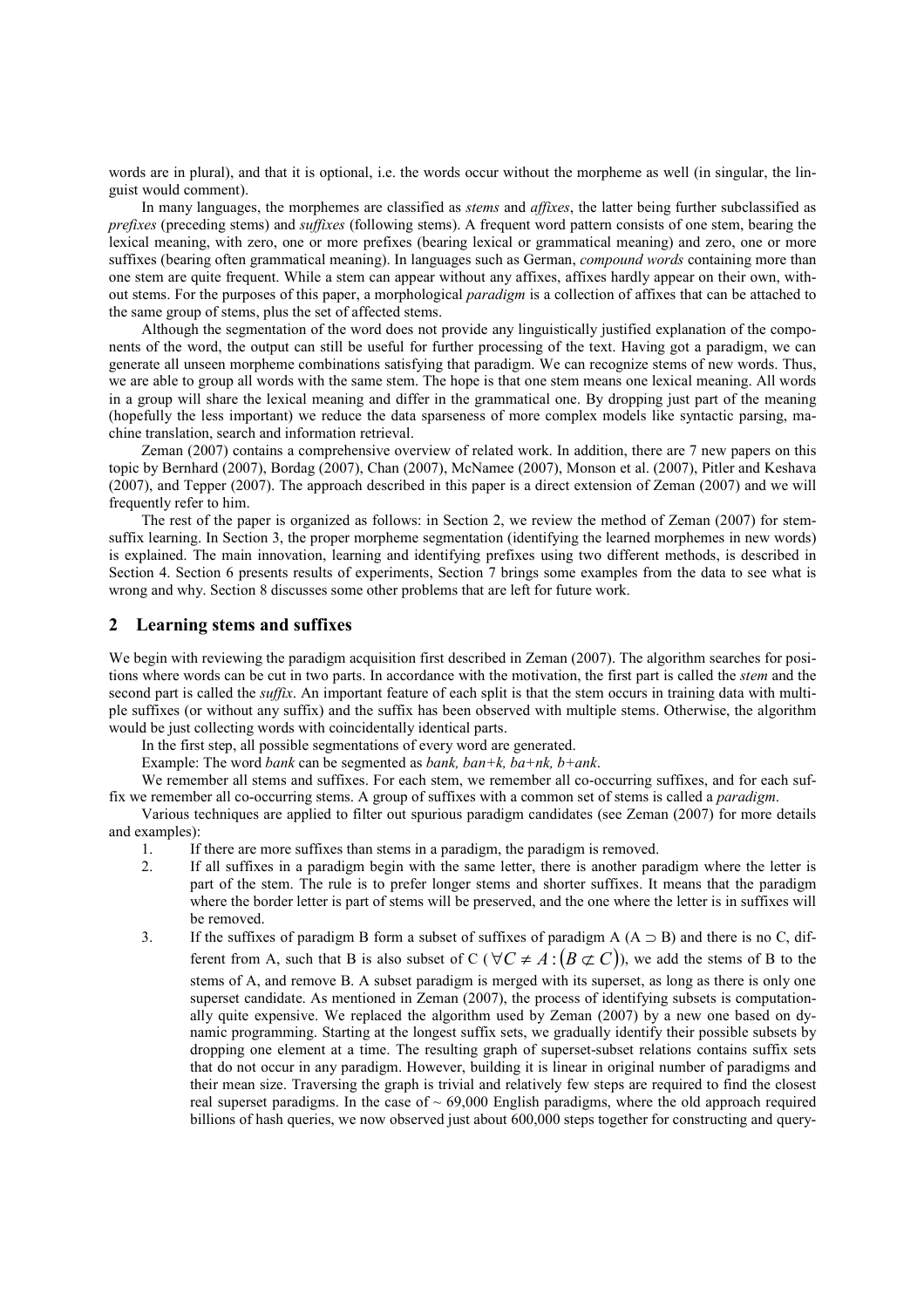ing the graph. The new algorithm makes the method capable of processing more data in less time, allowing for morphologically more complex languages and/or more benevolent filtering in the preceding steps

 $\overline{4}$ . Paradigms with only one suffix are removed.

Zeman (2007) showed examples of largest paradigms for all four Morpho Challenge 2007 languages plus Czech. We illustrate the paradigms on a language that is new in this year's Morpho Challenge: Arabic. The first line of each example contains suffixes, the second line shows stems.

> هم <sub>ب</sub>ها ,ه <sub>ب</sub>نــا ,ك ,ا ,0<br>ديــون إنفــــاق أوراق|هداف أمور أموال أطفـــال هما <sub>ب</sub>هم <sub>ب</sub>ها <sub>ب</sub>ه <sub>ب</sub>نــا ,ا ,0<br>نفــــوذ مخـاوف قبــــول جذـود تـأييــــــــد ارتيــــــاح أســـعار تهمــا ,تهـم ,تهــا ,تــه ,تنــــا ,ت ,0<br>نشـــاطا منتجــــا مســـــنحقا عمليـــا طــائر ا صــادر ا خلافـــا تصـــــــريحا اســــــتثمار ا

The final set of paradigms yields the lists of known stems and suffixes. The information what stem can occur with what suffix is also available. Note however, that due to subset merging, the expression "can occur" is no longer equivalent to "has occurred in training data". Also, some words are covered by no known stem and/or suffix because all their segmentations were removed during the paradigm filtering.

The three lists (known stems, known suffixes, and known stem-suffix pairs) are the output of the learning phase. They are now used to identify morphemes in new words.<sup>2</sup>

#### **Morphematic segmentation**  $3<sup>1</sup>$

Given the lists obtained during training, we want to find the stem-suffix boundary in a word of the same language. We can also find out that the word is a stem without any suffix.

Again, we consider all possible segmentations of each analyzed word. For each stem-suffix pair, we look up the table of learned stems and suffixes. The following cases are possible:

- $\mathbf{1}$ Both stem and suffix are known and allowed to occur together.
- 2. Both parts are known but they are not known to occur together.
- $3.$ Only the stem is known.
- $\overline{4}$ . Only the suffix is known.
- 5. Neither the stem nor the suffix is known.

Zeman (2007) did not take the case 1 into account. If both parts were known (case 2), he marked the segmentation as *certain*. If only one part was known (cases 3 and 4), he marked the segmentation as *possible*. After trying all segmentations, if one or more were certain, they were returned as competing analyses of the word. Only if there were no certain segmentation, the possible segmentations were returned. If there were no possible segmentation either, the whole word was returned as a single morpheme.

#### Learning and segmenting prefixes  $\overline{\mathbf{4}}$

The main weakness of the 2007 approach is that it assumes one or two morphemes per word. There is no means of correctly segmenting words that contain both prefixes and suffixes,<sup>3</sup> and compound words. In the present work, we explored two ways of identifying prefixes in addition to the stem-suffix splitting. Both methods work separately from the stem-suffix learning, so after learning a separate list of prefixes, modified segmentation algorithm has to be employed.

<sup>&</sup>lt;sup>2</sup> In fact, the lists can be used to segment any word, whether new or old, whether or not from the training data. As the method is unsupervised, and the "training data" is merely a word list, there is no reason why training data should be less suitable for testing than any other list of words from the given language.

<sup>&</sup>lt;sup>3</sup> Note that it is theoretically possible for a word that contains only one prefix and one stem to be segmented using the old approach: the prefix would be taken for stem and the stem for suffix. However, the filtering rules are set up not in favor of such solutions.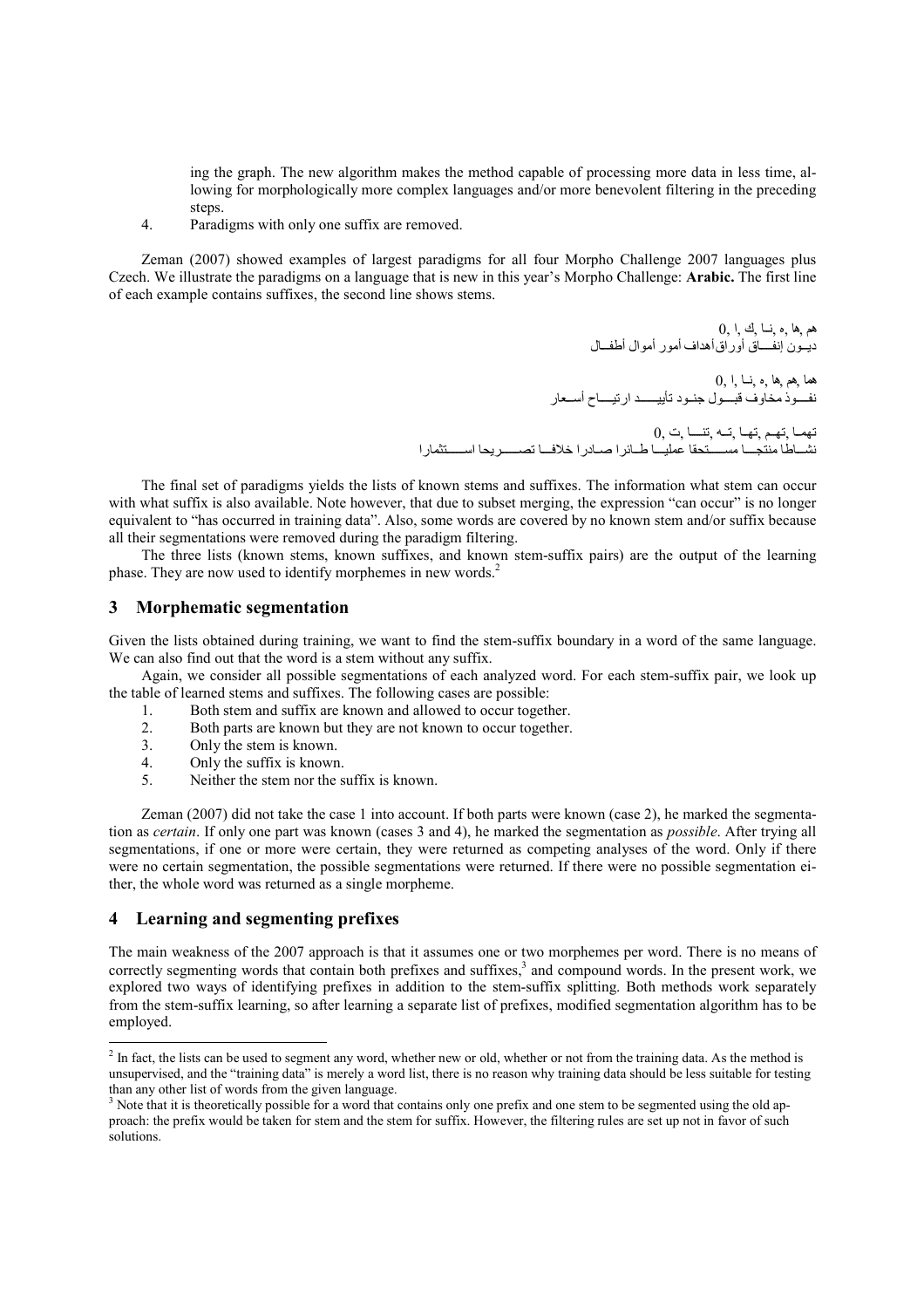### 4.1 Reversed word method

The least expensive prefix-learning approach seems to be to take the whole apparatus and apply it on reversed words (right-to-left). The strings that the system marks as suffixes are reversed again and marked as prefixes. Problem is, we now have two sets of stems: one from the suffix learning, one from learning of prefixes. For instance, the English word un+beat+able yields the stems unbeat and beatable, respectively. The following algorithm uses the four lists (prefixes, prefix-stems, suffix-stems and suffixes) to find one or more segmentations of a word:

- For all split points, check whether the left part is a known prefix and the right part is a known prefixed  $\mathbf{1}$ stem. (This corresponds to *certain* segmentations of Zeman (2007).) If so, remember the prefix as applicable.
- $2.$ For all split points, check whether the left part is a known suffixed stem and the right part is a known suffix. (This corresponds to *certain* segmentations of Zeman (2007).) If so, remember the suffix as applicable.
- Remember also empty prefix and empty suffix as applicable. 3.
- Loop over all combinations of applicable prefixes and suffixes. Make sure that they do not overlap in  $4.$ the word and that at least one character of the word remains to play the role of the stem. Save segmentations found this way.
- 5. If at least one segmentation into two or more parts has been found, remove the "dummy" segmentation (whole word is a stem).

## 4.2 Rule-based method

Since it became clear that there are many problems bound to the Reversed word method, we started experimenting with a more conservative approach. We defined a prefix as follows:

- A prefix is formed by 1 to K word-initial characters.  $\mathbf{1}$
- $\overline{2}$ . Minimal length of the stem (the remainder of the word after removing the prefix) is L.
- $\overline{3}$ . The prefix occurs at least with N stems for which the following condition holds.
- $\overline{4}$ . The stems with which the prefix occurs also occur without the prefix or with another prefix. The number of different prefixes (including the empty one) seen with the common stem must be at least M.

We set  $K = 5$  L = 2 M = 5 and N = 100

The algorithm to find prefixes is simple. First split each word in up to K positions, observing conditions 1 and 2, and generate the initial set of prefix candidates. Then loop over them and discard those not complying with conditions 3 and 4. This process typically needs to be repeated iteratively because discarding a prefix decreases number of prefixes at other stems, which in turn could invalidate another prefix, although it already passed first check up. Note that the prefixes counted in condition 4 have to conform to the definition themselves. We observed that the process converged rather quickly. For instance, the English data generated 119,000 first-round candidates. Only 678 candidates passed to the second round, and the set converged to 665 prefixes after four rounds.

We would prefer to get even smaller set of prefixes but were unable to find better setup. Either the system discarded all candidates, or at least the real prefixes did not survive (while some garbage did). For more details, see Error analysis.

A few other comments on the method: We further revised the morphematic segmentation based on prefixes. We ignored the stems found with prefixes. We took the stem-suffix segmentation found by Zeman (2007) and just looked for a known prefix in the beginning of the stem. If we found it, the prefix was made a separate morpheme (regardless whether the stem was actually seen with this prefix).

Also note that a group of several prefixes can occur in a word. This fact is ignored during training and it can happen that two consecutive prefixes are learned as one prefix. We could also look for the known prefixes repetitively; however, due to the noise and very short suspicious prefixes in the set, we believe that this would cause more harm than good.

#### 5 **Other modifications**

All hyphens are replaced by spaces at the end of the segmentation phase. This adds morpheme boundaries unless the hyphen already is at a morpheme boundary. Hyphens almost always occur in compound words or after some generic English prefixes.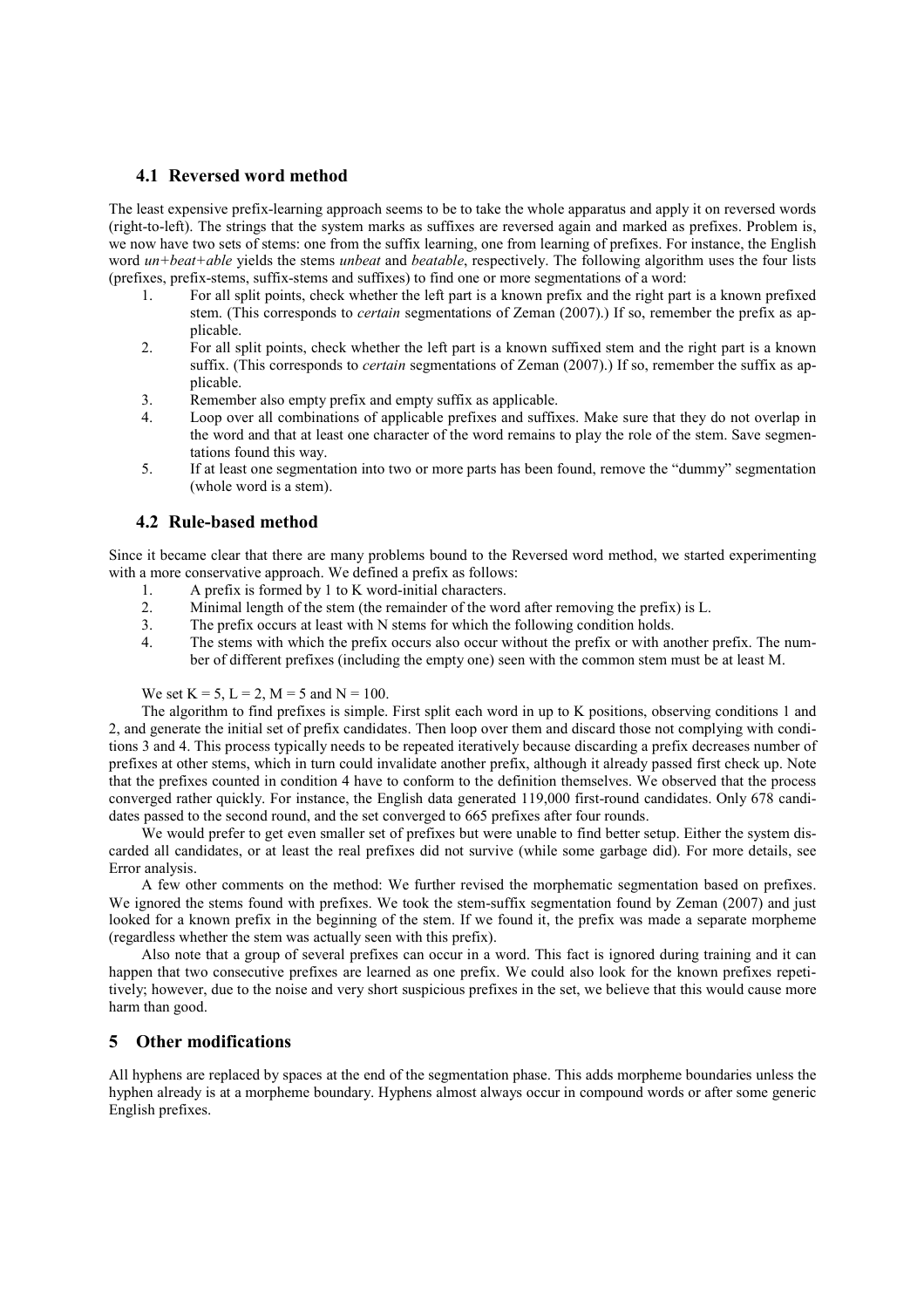#### 6 **Results**

Results are compared to a gold standard segmentation created by a supervised morphological analyzer. The evaluation method must reflect the limitations of unsupervised approaches, thus the only information being compared with the gold standard is the fact that two words share a morpheme with the same label.<sup>4</sup> List of pairs of words and the morphemes they share is created first for both the gold standard and the output of the unsupervised analyzer. The next step is computing **precision** (what portion of the morphemes shared in system output were shared correctly, i.e. were also shared in the gold standard?) and recall (what portion of the morphemes shared in gold standard were also shared in system output?) The F score is the harmonic mean of precision and recall:

$$
P = \frac{P + R}{2PR}
$$

The results were evaluated by the official Morpho Challenge 2008 evaluation scripts, sample word pairs.pl and eval morphemes.pl.<sup>5</sup> Some experiments were evaluated using the whole gold standard data set (available only to the challenge organizers; this is called the *official* evaluation) while other were evaluated using only a subset of 500 gold standard words (available to everyone; this is called the *unofficial* evaluation). Morpho Challenge 2008 involved variously-sized data of 5 languages: English (384,903 words). German  $(1,266,159)$ , Finnish  $(2,206,719)$ , Turkish  $(617,298)$  and Arabic  $(143,966)$ . The complete results are available at http://www.cis.hut.fi/morphochallenge2008/results.shtml.

We submitted two sets of results. The method of Zeman (2007) was submitted as method 1 to this year's competition. The data submitted as method 3 (from "three morphemes") resulted from the reversed word method described in Section 4.1. Here it is marked "of. rev. prf.", while the unofficial results of the rule-based method from Section 4.2 are marked "un. rul. prf." This experiment also contains the hyphen segmentation described in Section 5.

|               | English |       |       |
|---------------|---------|-------|-------|
|               | р       |       |       |
| official      | 52.98   | 42.07 | 46.90 |
| unofficial    | 53.39   | 44.53 | 48.56 |
| of. rev. prf. | 76.92   | 847   | 15.27 |
| un. rul. prf. | 54.88   | 16.72 | 50.48 |

|               | <b>Finnish</b> |       |       |
|---------------|----------------|-------|-------|
|               |                |       |       |
| official      | 58.51          | 20.47 | 30.33 |
| unofficial    | 47.44          | 22.99 | 30.97 |
| of. rev. prf. | 72.41          | 3.42  | 6.54  |
| un. rul. prf. | 46 94          | 35.18 | 40.22 |

|               | Arabic |       |       |
|---------------|--------|-------|-------|
|               |        |       |       |
| official      | 77.24  | 12.73 | 21.86 |
| unofficial    | 79.86  | 8.76  | 15.78 |
| of. rev. prf. | 89.62  | 5.18  | 9.79  |
| un. rul. prf. | 80.90  | 13.41 | 23.00 |

| German |       |       |
|--------|-------|-------|
|        | R     |       |
| 53.12  | 28.37 | 36.98 |
| 30.28  | 25.47 | 27.67 |
| 72.27  | 7.15  | 13.01 |
| 46.02  | 37.92 | 41.58 |

| Turkish |       |       |  |
|---------|-------|-------|--|
| P       | R     | Е     |  |
| 65.81   | 18.79 | 29.23 |  |
| 59.46   | 22.53 | 32.68 |  |
| 73.30   | 3.01  | 5.79  |  |
| 60.57   | 37 21 | 46.10 |  |

The main result of the experiment is the comparison of the two methods for finding prefixes. The reversed word method generally brings very high precision and very low recall and F-score. The rule-based method, on the other hand, is an improvement over both the official and the unofficial baseline results. It generally decreases precision as a price for improving both recall and F-score.

 $5$  The detailed description of the evaluation method and the scripts for download are at

 $4$  Even the order of the morphemes is not significant, although Zeman (2007) stated the contrary.

http://www.cis.hut.fi/morphochallenge2008/evaluation.shtml.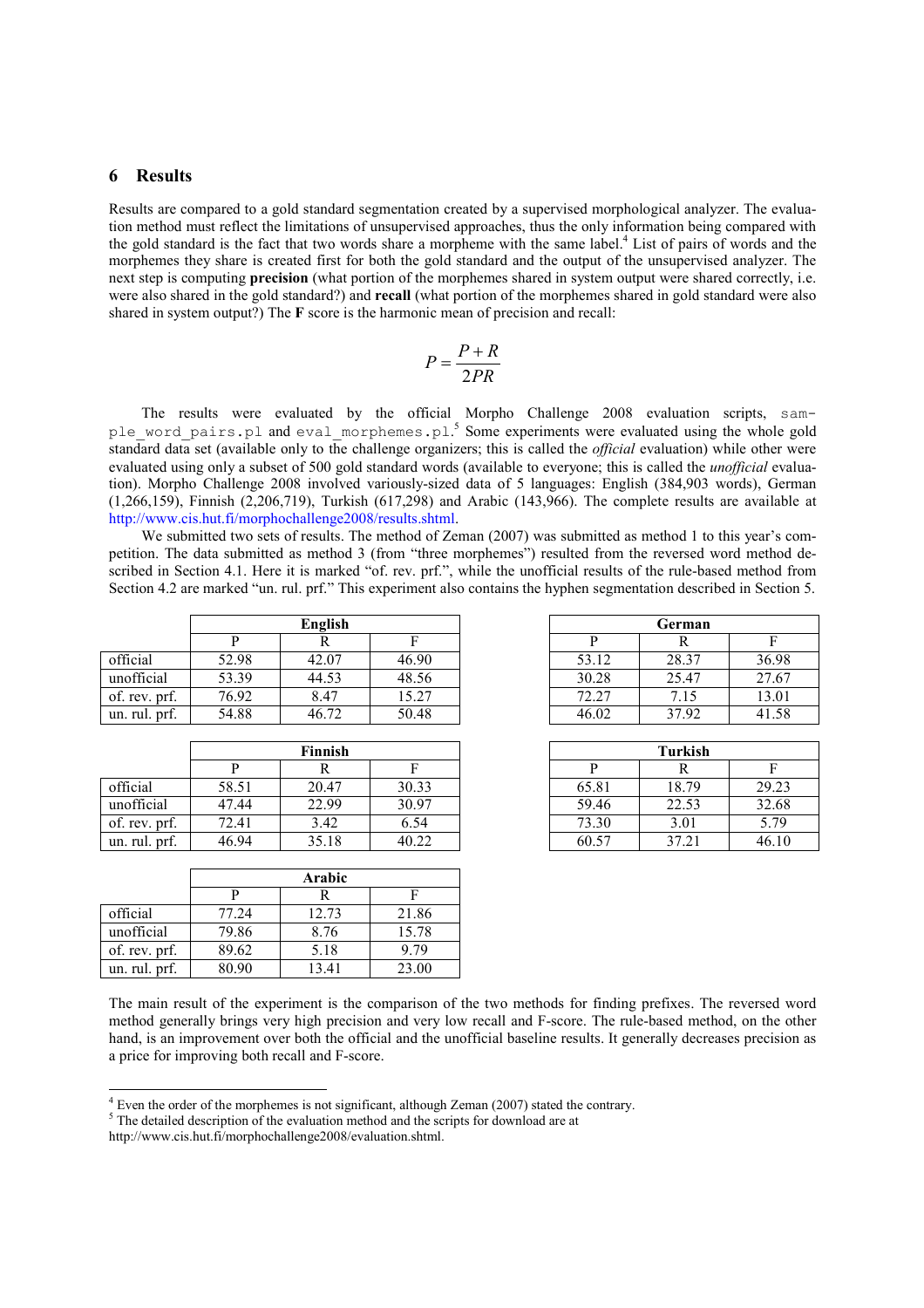The processing of one language took from about 5 minutes (Arabic) to almost 1 hour (Finnish) on a 64bit AMD Opteron.

#### $\overline{7}$ **Error** analysis

The training data is noisy and contains many typos. Our system does not use up the word frequency statistics that could help to filter out noise. The damaging impact that noise can cause can be illustrated on the group of English words  $abrupt -abrupty -abruptness - *abrupty$ . The first three form a well understood pattern that occurs with a few hundred other stems *(absent-minded, aimless, anxious, artless, assertive... etc.)* The fourth word, *abrupty*, is in fact a misspelled version of *abruptly*. The typo in the suffix prevented this group from being included in the main paradigm. Typos are infrequent (compared to correct material) and only one other stem exhibited this particular one: explicit. As a result, the group formed a separate paradigm and got filtered out on the rule 1 (more suffixes than  $s$  tems).

Since the rule was introduced to exclude spurious paradigms with one one-letter stem and thousands of suffixes, we tried to weaken it and allow paradigms that have N times more suffixes than stems for a small N  $(\leq 5)$ . However, the change decreased recall as well as the overall F-score, so we did not include it in the final experiments.

About two thirds of English words do not survive the paradigm filtering. There are 385 Kwords on input and 122 thousand segmentations on output. (In fact, more must have been dropped, as some new segmentations were introduced during the subset merging.)

Two-way checking of morphemes in the reversed word method caused the high precision and extremely low recall for all languages. The learned paradigms look reasonable, although they are not too large. Some examples are: (English) three-, two-, four-,  $0 + decade-old$ , foot-thick, fifths, hour-plus; 0, re, re-, over + capitalise, stimulate, tighten, commit: (German) südo, nordo, o, südwe, nordwe, we + stprovinz, sthorizont, stchinesischen, stpolnischen, stafrikanischen, stzipfel, stdeutsche, stengland, stchina; 0, ab, ein, aus, zu + gewanderter, gewanderten, wanderungsdruck, gewanderte, wanderungswelle. The first German example well illustrates that it would make more sense to put the border characters to the prefix instead of the stem. The reversed word method found 3.279 English prefixes, 12,585 German, 20,537 Finnish, 5,127 Turkish and 261 Arabic.

The rule-based prefix method is generally more restrictive in learning prefixes, although the segmentation approach we combined with it is more benevolent. The rule-based algorithm learned 665 English, 1.890 German. 4.628 Finnish, 2.178 Turkish and 331 Arabic. There are three kinds of prefixes: 1, very short strings that are probably not true prefixes but are too frequent to be filtered (*a. a-, aa, abf. abg. ac. ag. ah. ai, ak...*): 2, real prefixes (English anti, anti-, auto, by, co, co-, dis, ex, mis, re, un, ...; German ab, an, anti, anti-, anzu, auf, aufge, aufzu, aus, ausge, be, dar, ...); 3. first parts of compounds (English ash, back, bank, bell, down, five-, half, ...; German abend, acht, aids, aids-, akten, alarm, alpen, ...).

#### 8 Ways to improve

Some options have already been mentioned: using word frequencies to eliminate typos, more or less strict stem matching in the segmentation phase. There are alternatives to the most strict matching (stem and suffix must have occurred together). For instance, instead of requiring that the stem and the suffix occur together, we can ask whether the stem occurred with N other suffixes that co-occur with the tried suffix in at least one paradigm. Another option is to try to figure out whether the word can belong to a paradigm that allows for such suffix. For example, the strictest method did not split *a-com's* to *a-com* and 's, although the word *a-com* was in training data and 's is part of many paradigms. However, this particular segmentation got discarded in the filtering phase.

A better approach to compound words is needed. The hyphen rule did a good job for English, and the prefix processing is able to separate first parts of compounds in many instances. However, there are many other compounds that are not solved satisfactorily. Either their first part is longer than the prefix threshold, or they have more than two parts.

The naming of morphemes matters! Even when the way how the evaluation works is designed not to depend on the labels, we are still responsible for giving same labels to same things. If we fail to recognize that "-d" and "ed" is essentially the same English morpheme (which can easily happen if they came from different paradigms), we will be penalized in F-score. A related problem is learning phonological changes that occur in some languages on the stem-affix border.